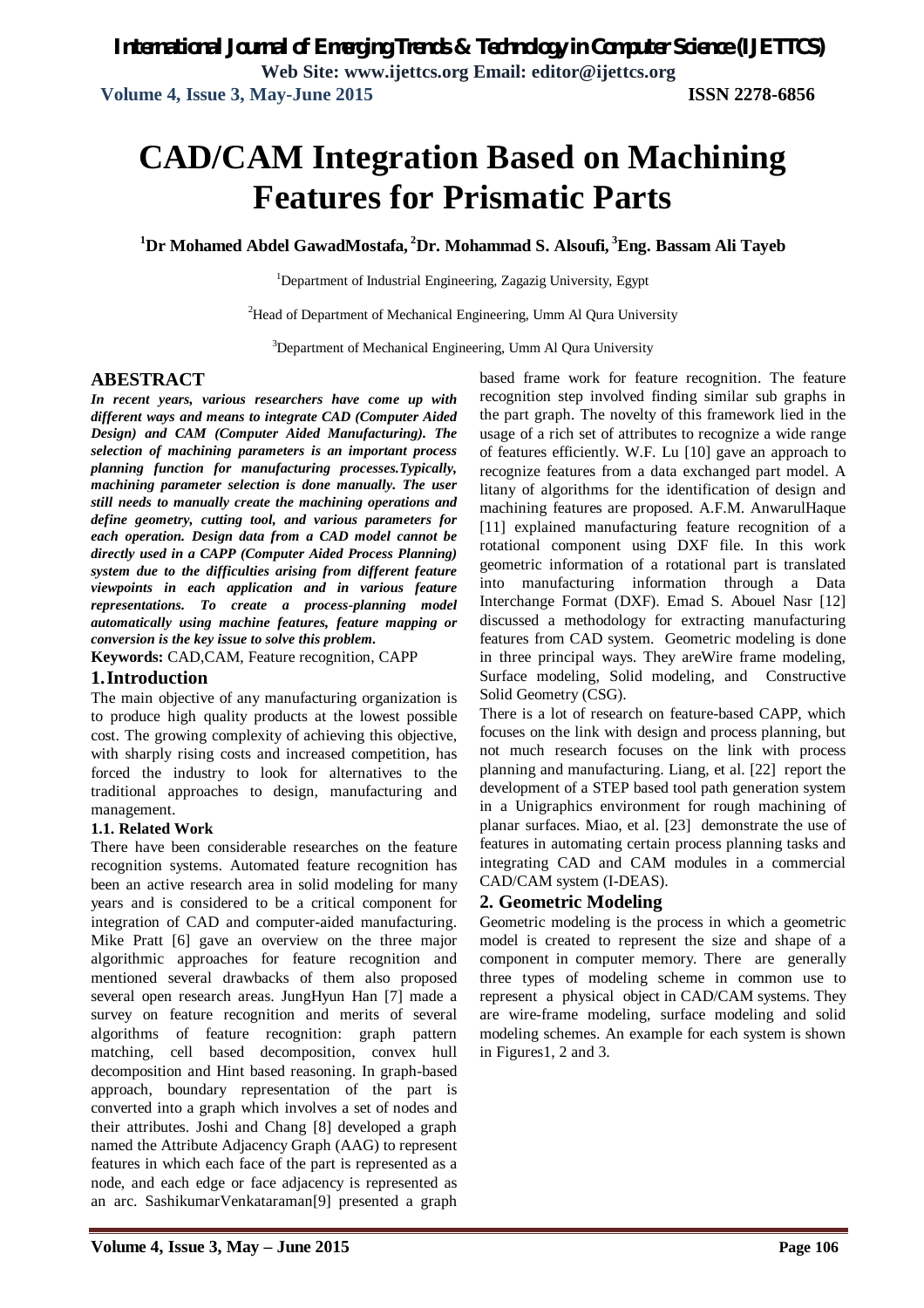# *International Journal of Emerging Trends & Technology in Computer Science (IJETTCS)* **Web Site: www.ijettcs.org Email: editor@ijettcs.org Volume 4, Issue 3, May-June 2015 ISSN 2278-6856**



**Fig. 1:** Wire-frame modeling.



**Fig. 2:** Surface modeling.



**Fig. 3:** solid modeling.

Wire-frame modeling is one of the simplest and most basic methods of geometric modeling. It is most commonly used to define computer models of parts especially in computer aided drafting systems. Wireframe modeling uses points, lines, circles and arcs to define objects. The wire-frame models are simple and easy to create, and they require little computer time and memory, even inexpensive computers can cope with the processing needed. However, it has a number of limitations.

#### **2.1 Feature Based Design and Feature Recognition**

Features have been claimed to be the enabling technology for many CAD/CAM applications. There are many published definitions of the concept of a feature. Even though these definitions seem to be dissimilar, they all consider features as entities which are of semantically higher level than the pure geometric elements typically used in solid modeling systems. The geometric aspects of features are defined as volumes enveloped by a set of real and imaginary faces. Geometric elements are solid primitives in CSG type solid models (blocks, cylinders spheres, conical) or boundary elements used in B-Rep type solid models (faces, edges, vertices).

#### **2.3 STEP (Standard for the Exchange of Product data) Standard**

STEP is the international standard for geometric and nongeometric data transfer between heterogeneous CAD, CAE and CAM systems. STEP, sometimes called Standard for External Representation of Product Model Data, STEP physical file gives the geometric and topological representation of a part in terms of its advanced boundary representation (B-Rep). Based on AP203

STEP has a three phase (layer) architecture; application layer, logical layer and physical layer In the first phase which is an interface between the standard and the user, the application model (information structure) is expressed. The models for each specific area of interest are developed at the application layer. These models are called topical models. The output of physical layer is a physical file (STEP file). A detailed content about the STEP development layers are given in the following paragraphs.

The application layer is composed of application area, shape models, geometry, topology, form features, dimensions and tolerances. The first thing to do is to decide about the application areas, like FEM, drafting, electrical and electronic applications, etc., of the product. Then, a shape model which is specific to the chosen application area is to be selected. Wireframe, surface or solid modeling associated with CSG or B-Rep schemes might be selected as the shape model for the particular applications. A common scheme is used for the definition of 2D and 3D geometry in the STEP. The geometric entities which are used to define the geometry of a component involves; coordinate system, axis, point, vector, curve, surface, and so on.

Topology is another element in the application layer. The basic topological entities are vertex, edge, face, loop and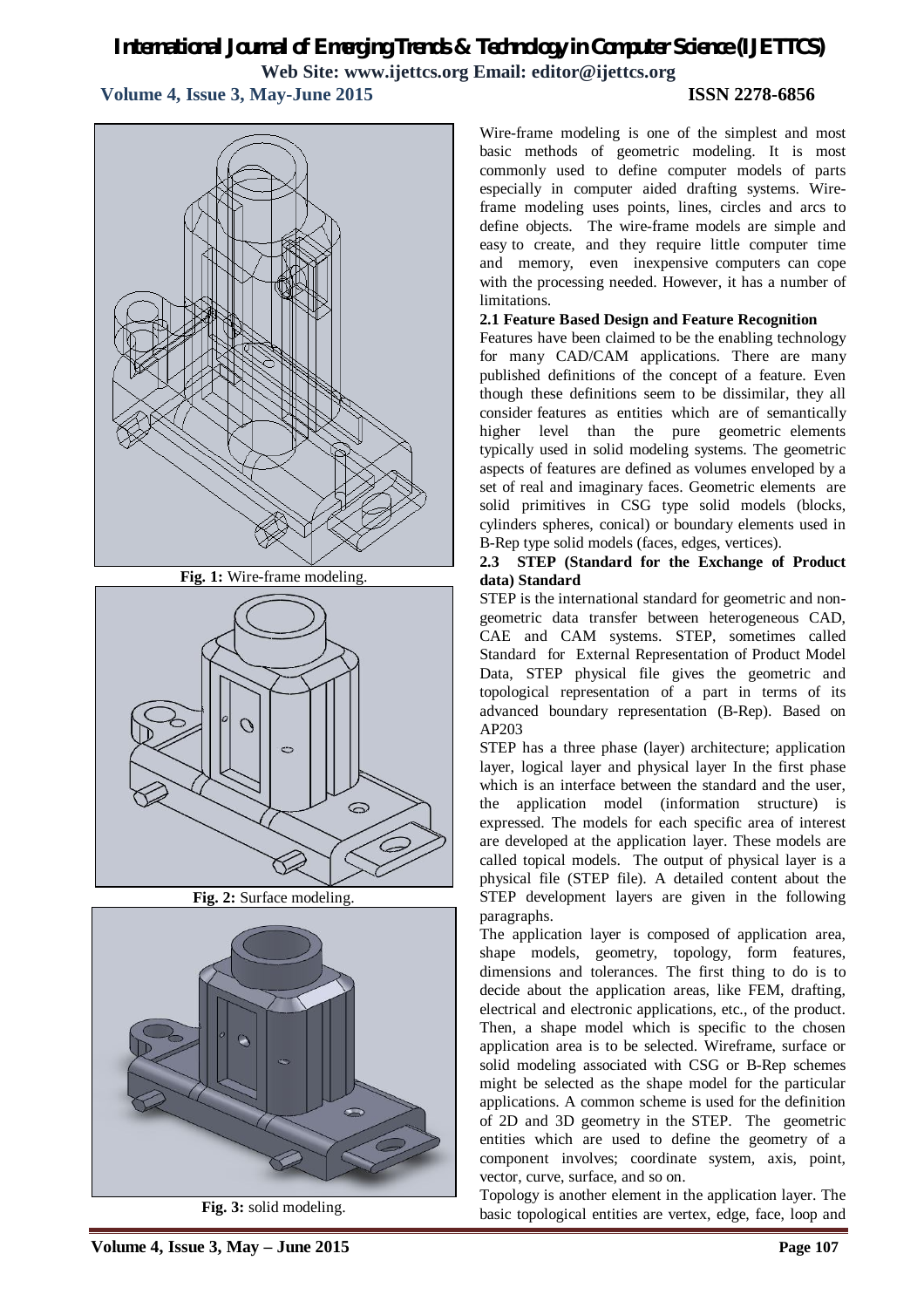# *International Journal of Emerging Trends & Technology in Computer Science (IJETTCS)* **Web Site: www.ijettcs.org Email: editor@ijettcs.org**

# **Volume 4, Issue 3, May-June 2015 ISSN 2278-6856**

shell. Vertex is the primitive entity among the hierarchy of topological entities. All other topological entities are defined in terms of vertices [31].

The geometric associations for vertex, edge and face are point, curve and surface, respectively. The simple definitions of the topological entities are as follows [33]:

- A vertex is the topological entity corresponding to a point.
- An edge is the connection between two vertices.
- A face is a portion of a surface bounded by loops. It is represented by its bounding loops and has a topological normal.
- A loop is combined by stringing together vertices and edges beginning and ending at the same vertex. It is typically used to bound a face lying on a surface.
- A shell is used to bound a region. It is constructed by joining faces along edges. The shell is represented by a collection of faces.

In Figure 4 can divided for prismatic feature into two main groups which are local and gross. The local feature contain three types which are, Face-based (holes), edgebased (slots) and corner-based (step type). The gross can divided into two big types which are rectangular type and contoured.



**Figure 4:** Feature Taxonomy

The place of "determination of sequence of operations" in CAD/CAM integration is illustrated in Figure 5.





in Figure For the last decades, a large number of designfor manufacture (DFM) rules (guidelines)and features as shown 6 have been developed [13].



**Figure 6:** Pointing DFM rules to processes

The figures 8,9 shows the different types of features in the solidworks environment and all details as shown in the figure and can converted it to text file format by STEP file format.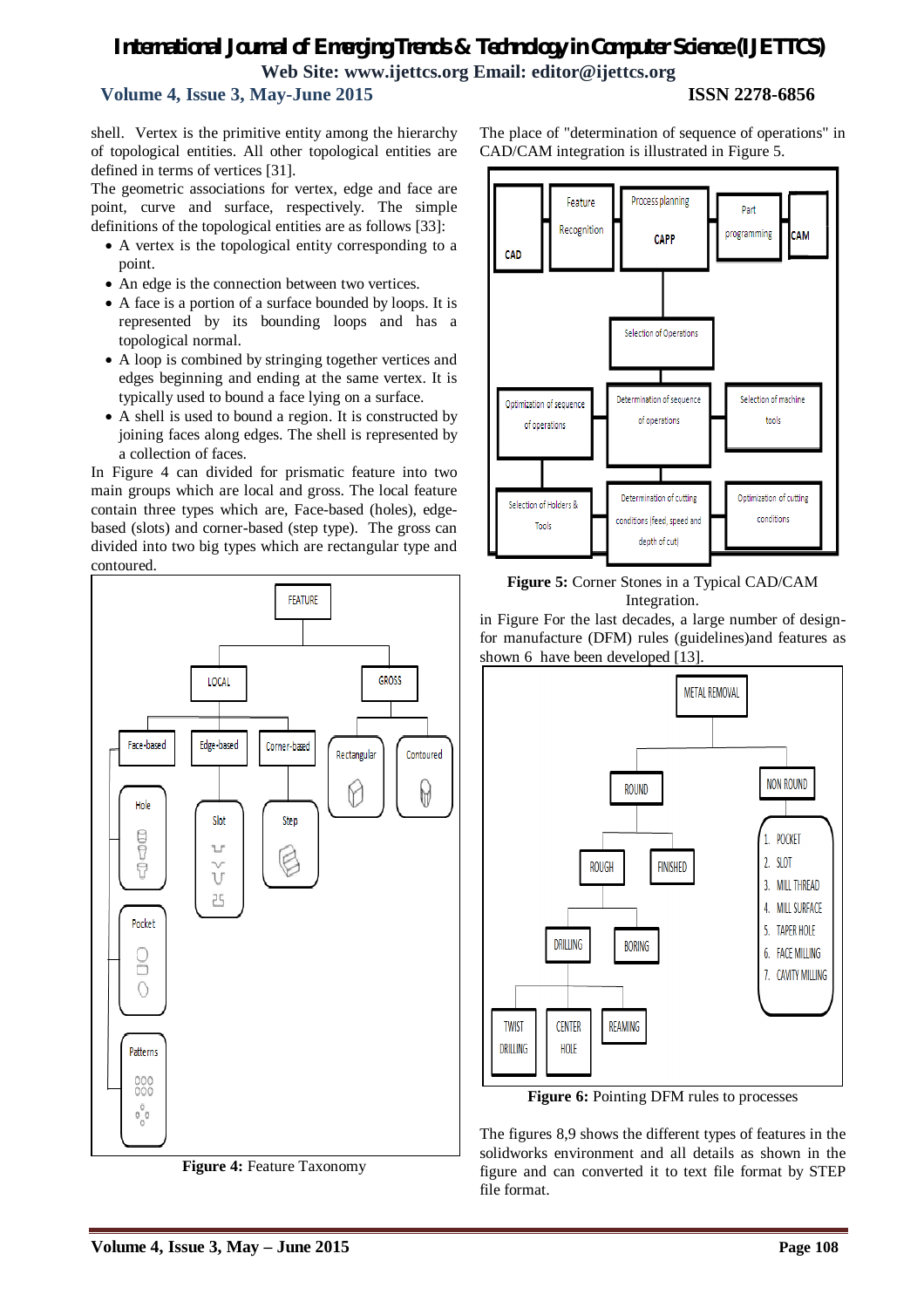# *International Journal of Emerging Trends & Technology in Computer Science (IJETTCS)* **Web Site: www.ijettcs.org Email: editor@ijettcs.org**

 **Volume 4, Issue 3, May-June 2015 ISSN 2278-6856**



**Figure 9:** Boss-Extrude

# **4. Conclusions**

Machining feature is a key concept to seamlessly integrate CAD, CAPP andCAM systems. The work has discussed the integration of CAD/CAM systems basedon machining features. A prototype is developed in conjunction with a CAPP system,FBMach, and a commercial CAD/CAM system, Solidworks is used to demonstrate the CAD/CAMintegration for prismatic parts. Machining features are utilized to definemachining geometries and eliminate the necessity of user interventions in integration. Oncethe features are recognized and the process plan is generated from the solid model,the information is directly available to the system and tool paths can be automaticallygenerated with solid models and process plans.

## **5. Future research**

 $\triangle$  The integrated system is implemented for prismatic features and relatedoperations and does not support turning operations, or multi-axis machiningoperations. For future research, turning operations as well as complex multi-axismilling operations can be included in the system. Robust automatic featurerecognition for turning features and complex milling features is needed for theintegration. The data models of process plan and CAM object library will need to beexpanded to include different operations and their associated objects.

- Feature recognitions are promising on CAD/CAM integration although its development isstill in the initial stage.
- $\hat{\mathbf{v}}$  In a process plan if the cutting tool and all other cutting conditions are thesame, the automatically created operations may be combined to optimize the processplan. The analysis and combination of drilling operations is easy to take into considerations but, Milling operations also need to be analyzed and combined for optimization.

## **REFERENCES**

- [1] Mike Pratt and William C.Regli,, "Manufacturing Feature Recognition from Solid Models: A Status Report", IEEE transactions on robotics and automation, vol. 16, no. 6, 2000, pp 782-796.
- [2] Jung Hyun Han, "Survey on Feature Research", Technical report IRIS-96-346, Institute for Robotics and Intelligent systems,1996, USC, USA.
- [3] Joshi, S. and Chang, T.C., "Graph Based Heuristics for Recognition of Machined Features from 3D Solid Model" Computer-Aided Design, Vol. 20, 1998, pp. 58-66.
- [4] SashikumarVenkataraman., "A Graph based Frame work for Feature recognition" ACM 2001 1-58113- 366-9/01/06.
- [5] W.F. Lu., "An approach to identify design and manufacturing features from data exchanged part model" Computer-Aided Design 35, 2003, pp. 979– 993.
- [6] A.F.M. AnwarulHaque. , "Manufacturing feature recognition of parts using dxf files", 4th International Conference on Mechanical Engineering, vol VI, 2001, pp 111-115.
- [7] Jung Hyun Han, Inho Han and Juneho Yi. "Manufacturing feature recognition toward integration with process planning". IEEE Transactions on Systems, Man and Cybernetics – part B: Cybernetics, June 2001, v 31, n 3, 373-380
- [8] Derek M. Yip-Hoi, "Curriculum Development for a CAD/CAM Option in a Manufacturing Engineering Technology Program", 2011
- [9] M. Liang, S. Ahamed and B. van den Berg. "A STEP based tool path generation system for rough machining of planar surfaces". Computers in Industry, December 1996, v 32, n 2, 219-231
- [10] Zhao, Y., Ridgway, K., Al-Ahmari, A.M.A., "Integration of CAD and a cutting tool selection system", Computers & Industrial Engineering, Vol. 42, 2001, PP 17-34.